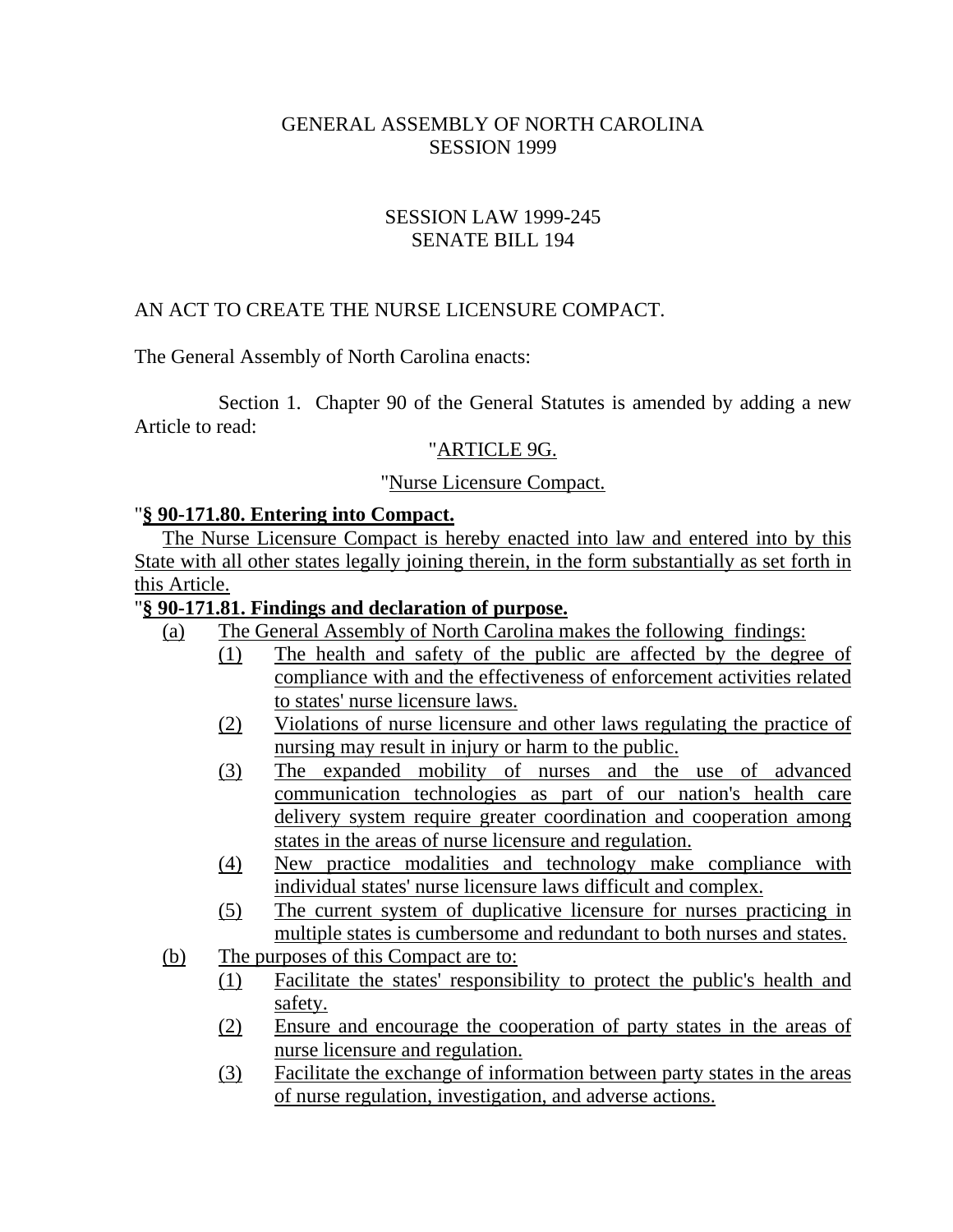- (4) Promote compliance with the laws governing the practice of nursing in each jurisdiction.
- (5) Through the mutual recognition of party state licenses, grant all party states the authority to hold nurses accountable for meeting all state practice laws in the states in which their patients are located at the time care is rendered.

# "**§ 90-171.82. Definitions.**

The following definitions apply in this Article:

- (1) Adverse action. A home or remote state action.
- (2) Alternative program. A voluntary, nondisciplinary monitoring program approved by a nurse licensing board.
- (3) Compact. This Article.
- (4) Coordinated licensure information system. An integrated process for collecting, storing, and sharing information on nurse licensure and enforcement activities related to nurse licensure laws that is administered by a nonprofit organization composed of and controlled by state nurse licensing boards.
- (5) Current significant investigative information.
	- a. Investigative information that indicates a licensee has committed more than a minor infraction.
	- b. Investigative information that indicates a licensee represents an immediate threat to public health and safety.
- (6) Home state. The party state that is the nurse's primary state of residence.
- (7) Home state action. Any administrative, civil, equitable, or criminal action permitted by the home state's laws that is imposed on a nurse by the home state's licensing board or another authority. The term includes the revocation, suspension, or probation of a nurse's license or any other action that affects a nurse's authorization to practice.
- (8) Licensee. A person licensed by the North Carolina Board of Nursing or the nurse licensing board of a party state.
- (9) Licensing board. A party state's regulatory agency that is responsible for licensing nurses.
- (10) Multistate licensure privilege. Current official authority from a remote state permitting the practice of nursing as either a registered nurse or a licensed practical or vocational nurse in that state.
- (11) Nurse. A registered nurse or licensed practical or vocational nurse as those terms are defined by each party state's practice laws.
- (12) Party state. Any state that has adopted this Compact.
- (13) Remote state. A party state, other than the home state, where the patient is located at the time nursing care is provided. In the case of the practice of nursing not involving a patient, the term means the party state where the recipient of nursing practice is located.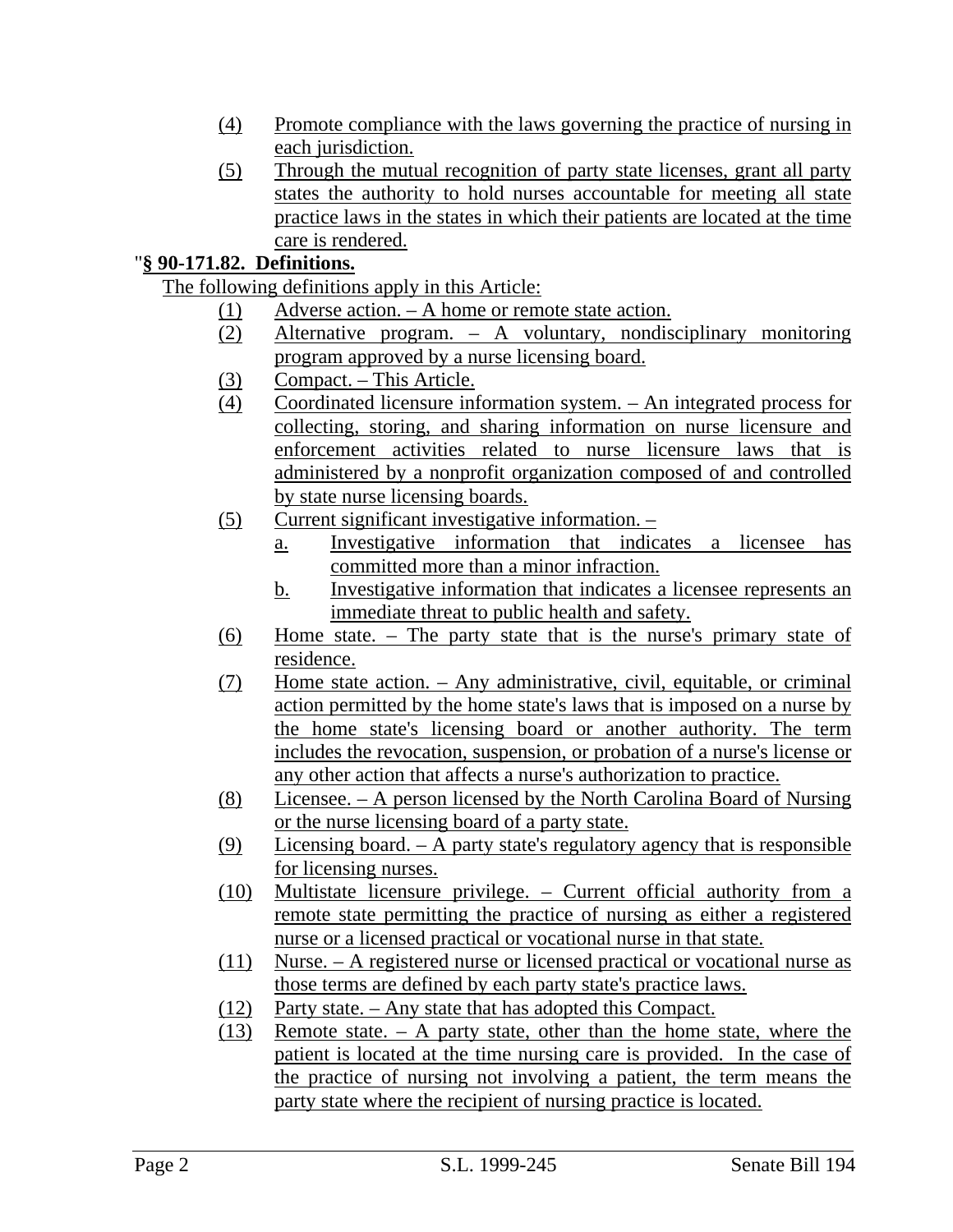- (14) Remote state action. Any administrative, civil, equitable, or criminal action permitted by the laws of a remote state that are imposed on a nurse by the remote state's nurse licensing board or other authority, including actions against a nurse's multistate licensure privilege to practice in the remote state. The term also includes cease and desist and other injunctive or equitable orders issued by remote states or their nurse licensing boards.
- (15) State. A state, territory, or possession of the United States, the District of Columbia, or the Commonwealth of Puerto Rico.
- (16) State practice laws. The laws and regulations of individual party states that govern the practice of nursing, define the scope of nursing practice, and create the methods and grounds for disciplining nurses. The term does not include the initial qualifications for licensure or the requirements necessary to obtain and retain a license, except for qualifications or requirements of the home state.

#### "**§ 90-171.83. General provisions and jurisdiction.**

(a) A license to practice registered nursing that is issued by a home state to a resident in that state shall be recognized by each party state as authorizing a multistate licensure privilege to practice as a registered nurse in each party state. A license to practice practical or vocational nursing that is issued by a home state to a resident in that state shall be recognized by each party state as authorizing a multistate licensure privilege to practice as a licensed practical or vocational nurse in each party state. In order to obtain or retain a license, an applicant must meet the home state's qualifications for licensure and license renewal as well as all other applicable state laws.

(b) Party states may, in accordance with each state's due process laws, revoke, suspend, or limit the multistate licensure privilege of any licensee to practice in their state and may take any other actions under their applicable state laws that are necessary to protect the health and safety of their citizens. If a party state takes an action authorized in this subsection, it shall promptly notify the administrator of the coordinated licensure information system. The administrator shall promptly notify the home state of any actions taken by remote states.

(c) Every licensee practicing in a party state shall comply with the state practice laws of the state in which the patient is located at the time care is rendered. The practice of nursing is not limited to patient care, but shall include all nursing practice as defined by the state practice laws of a party state. The practice of nursing in a party state shall subject a nurse to the jurisdiction of the nurse licensing board and the laws and the courts in that party state.

(d) The Compact does not affect additional requirements imposed by states for advanced-practice registered nursing. A multistate licensure privilege to practice registered nursing granted by a party state shall be recognized by other party states as a license to practice registered nursing if a license to practice registered nursing is required by state law as a precondition for qualifying for advanced-practice registered nurse authorization.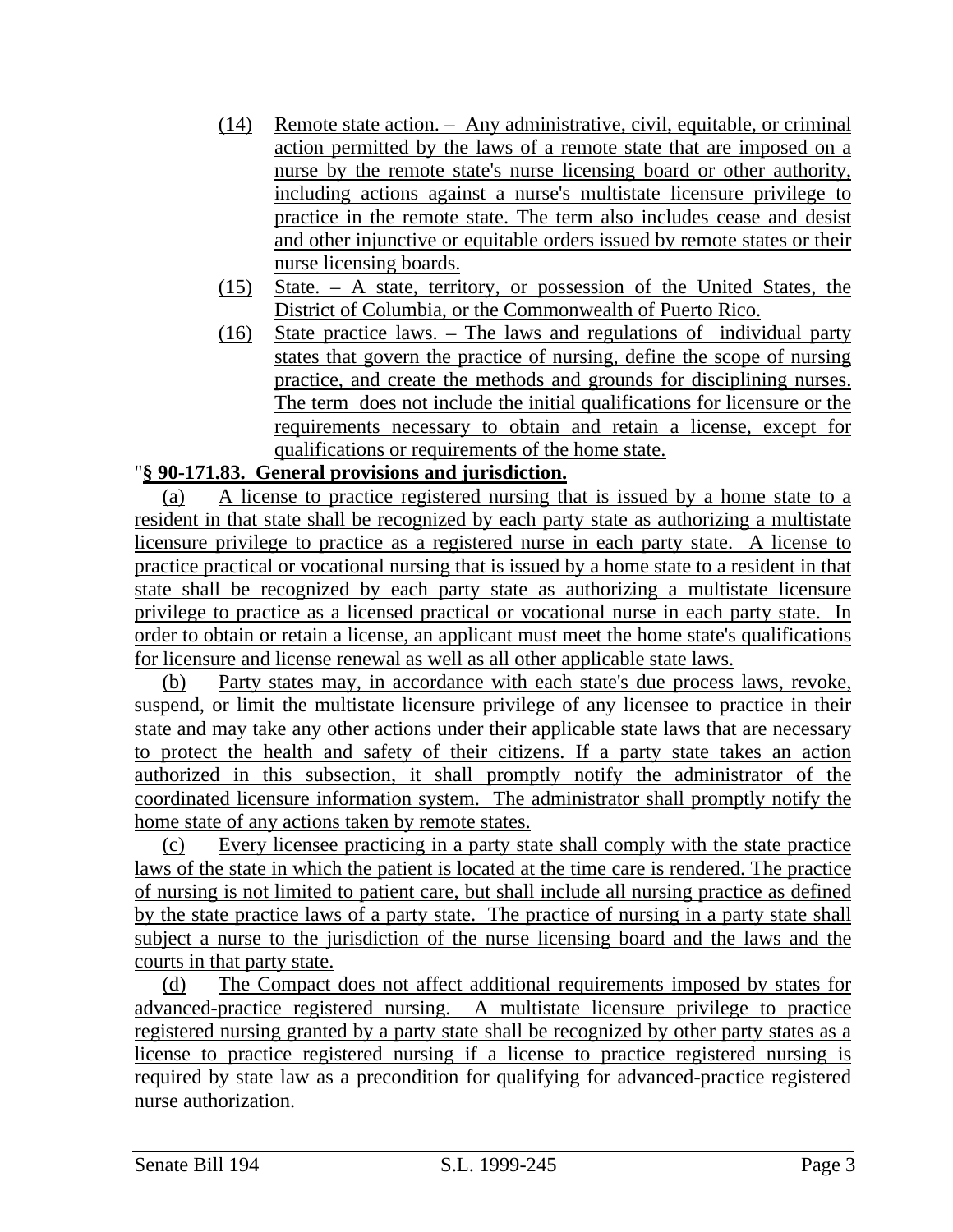(e) Persons not residing in a party state may continue to apply for nurse licensure in party states as provided for under the laws of each party state. The license granted to such persons shall not be recognized as granting the privilege to practice nursing in any other party state unless explicitly agreed to by that party state.

# "**§ 90-171.84. Application for licensure in a party state.**

(a) Upon receiving an application for a license, the licensing board in a party state shall ascertain through the coordinated licensure information system whether the applicant holds or has ever held a license issued by any other state, whether there are any restrictions on the applicant's multistate licensure privilege, and whether any other adverse action by any state has been taken against the applicant's license.

(b) A licensee in a party state shall hold licensure in only one party state at a time. The license shall be issued by the home state.

(c) A licensee who intends to change his or her primary state of residence may apply for licensure in the new home state in advance of the change. However, a new license shall not be issued by a party state until after the licensee provides evidence of a change in his or her primary state of residence that is satisfactory to the new home state's licensing board.

(d) When a licensee changes his or her primary state of residence by moving between two party states and obtaining a license from the new home state, the license from the former home state is no longer valid.

(e) When a licensee changes his or her primary state of residence by moving from a nonparty state to a party state and obtaining a license from the new home state, the license issued by the nonparty state shall not be affected and shall remain in full force if the laws of the nonparty state so provide.

(f) When a licensee changes his or her primary state of residence by moving from a party state to a nonparty state, the license issued by the former home state converts to an individual state license that is valid only in the former home state. The license does not grant the multistate licensure privilege to practice in other party states.

# "**§ 90-171.85. Adverse actions.**

(a) The licensing board of a remote state shall promptly report to the administrator of the coordinated licensure information system any remote state actions, including the factual and legal basis for the actions, if known. The licensing board of a remote state shall also promptly report any current significant investigative information yet to result in a remote state action. The administrator of the coordinated licensure information system shall promptly notify the home state of any such reports.

(b) The licensing board of a party state may complete any pending investigation of a licensee who changes his or her primary state of residence during the course of the investigation. It may also take appropriate action against a licensee and shall promptly report the conclusion of the investigation to the administrator of the coordinated licensure information system. The administrator of the coordinated licensure information system shall promptly notify the new home state of any action taken against a licensee.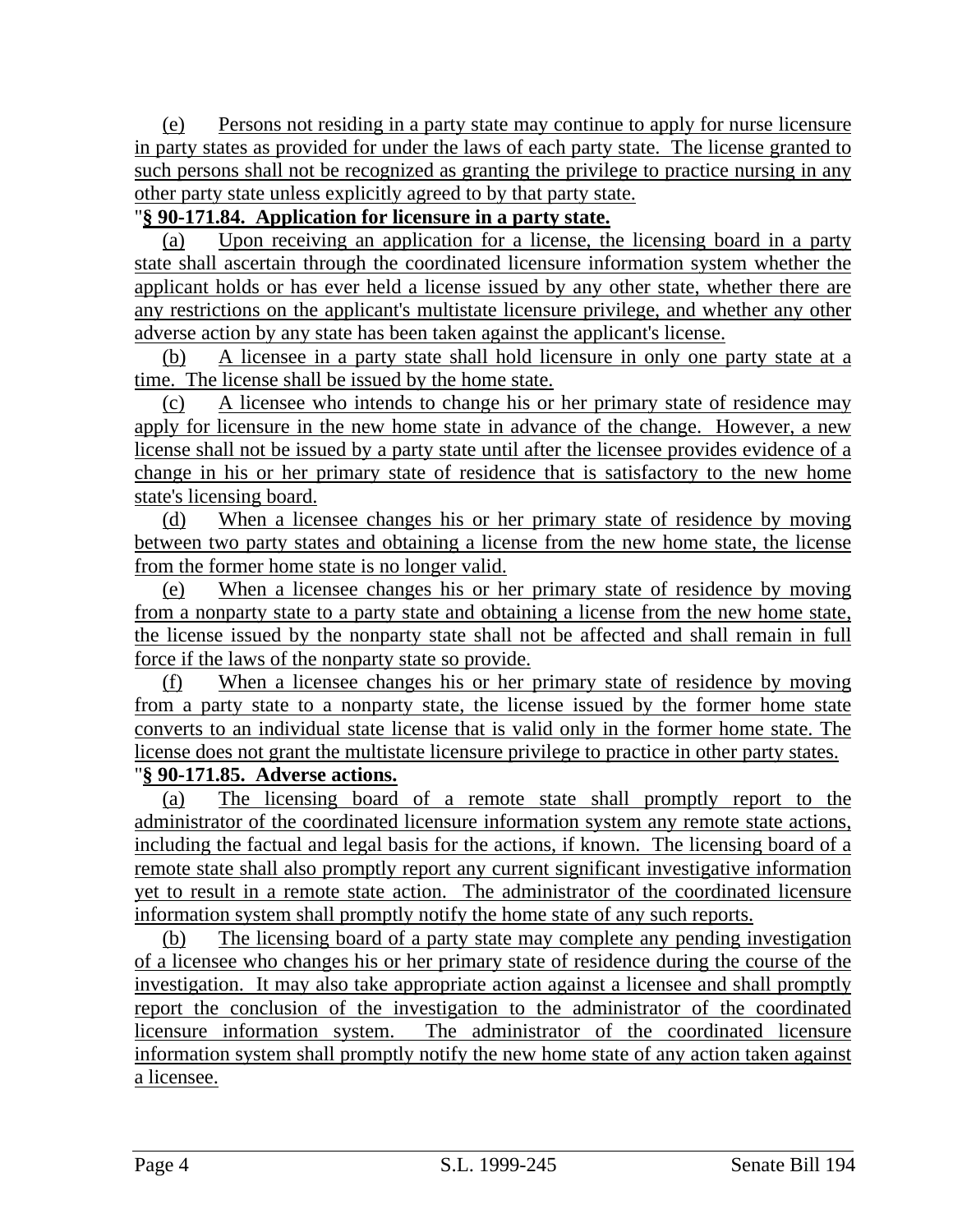(c) A remote state may take adverse action that affects the multistate licensure privilege to practice within that party state. However, only the home state may take adverse action that affects a license that was issued by the home state.

(d) For purposes of taking adverse action, the licensing board of the home state shall give to conduct reported by a remote state the same priority and effect that it would if the conduct had occurred within the home state. The board shall apply its own state laws to determine the appropriate action that should be taken against the licensee.

(e) The home state may take adverse action based upon the factual findings of the remote state if each state follows its own procedures for imposing the adverse action.

(f) This Compact does not prohibit a party state from allowing a licensee to participate in an alternative program instead of taking adverse action against the licensee. If required by the party state's laws, the licensee's participation in an alternative program shall be confidential information. Party states shall require licensees who enter alternative programs to agree not to practice in any other party state during the term of the alternative program without prior authorization from the other party state.

## "**§ 90-171.86. Current significant investigative information.**

(a) If a licensing board finds current significant investigative information as defined in G.S. 90-171.82(5)a., the licensing board shall, after giving the licensee notice and an opportunity to respond if required by state law, conduct a hearing and decide what adverse action, if any, should be taken against the licensee.

(b) If a licensing board finds current significant investigative information as defined in G.S. 90-171.82(5)b., the licensing board may take adverse action against the licensee without first providing the licensee notice or an opportunity to respond to the information. A hearing shall be promptly commenced and determined.

### "**§ 90-171.87. Additional authority of party state nursing licensing boards.**

Notwithstanding any other powers, party state nurse licensing boards may do any of the following:

- (1) If otherwise permitted by state law, recover from licensees the costs of investigating and disposing of cases that result in adverse action.
- (2) Issue subpoenas for both hearings and investigations that require the attendance and testimony of witnesses and the production of evidence. Subpoenas issued by a nurse licensing board in a party state for the attendance and testimony of witnesses or the production of evidence from another party state shall be enforced in the other party state by any court of competent jurisdiction according to the practice and procedure of that court. The issuing authority shall pay any witness fees, travel expenses, mileage, and other fees required by the laws of the party state where the witnesses or evidence are located.
- (3) Issue cease and desist orders to limit or revoke a licensee's authority to practice in the board's state.
- (4) Adopt uniform rules and regulations that are developed by the Compact administrators as provided in G.S. 90-171.89(c).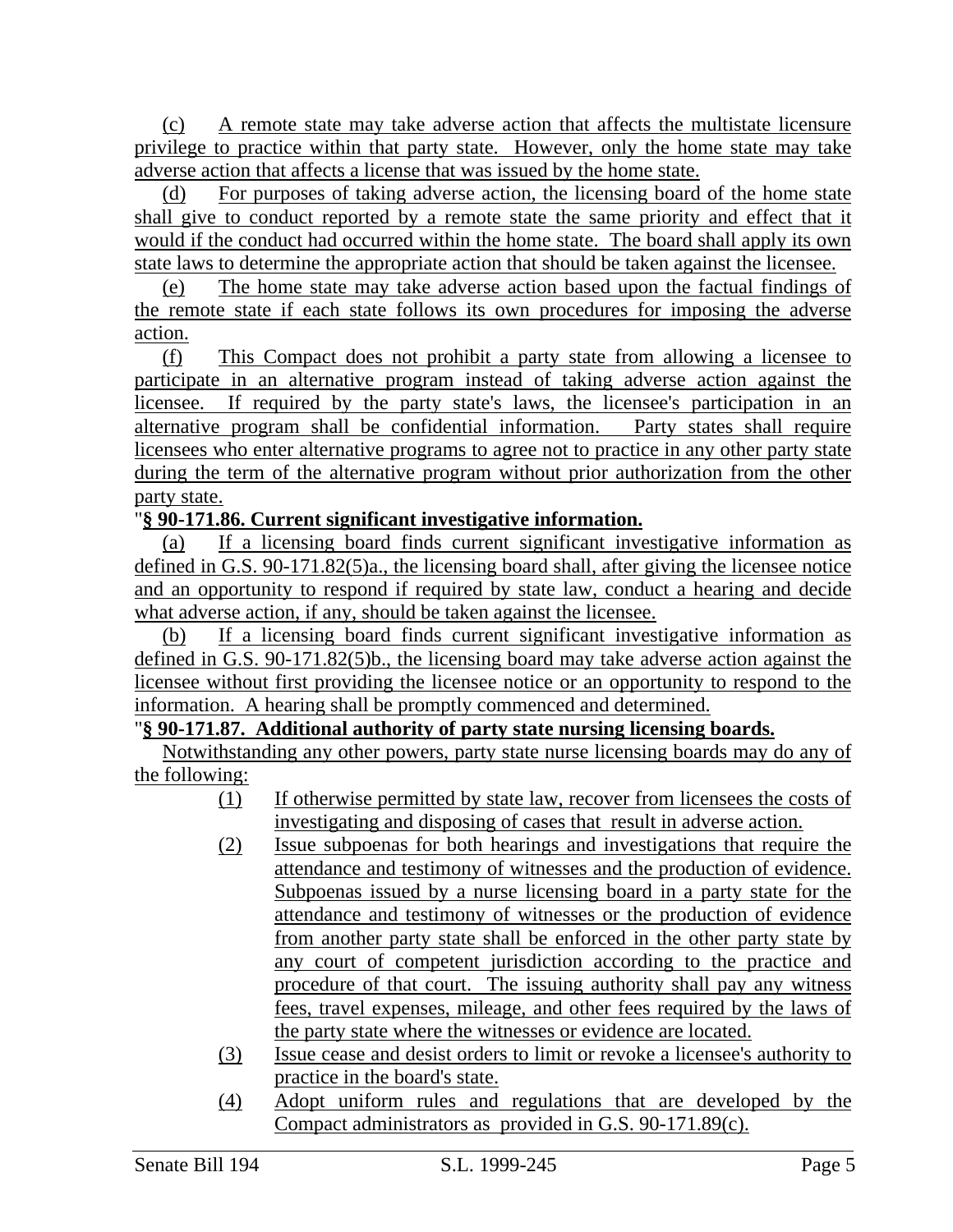## "**§ 90-171.88. Coordinated licensure information system.**

(a) All party states shall participate in a cooperative effort to create a coordinated data base of all licensed registered nurses and licensed practical or vocational nurses. This system shall include information on the licensure and disciplinary history of each licensee, as contributed by party states, to assist in the coordination of nurse licensure and enforcement efforts.

(b) Notwithstanding any other provision of law, all party states' licensing boards shall promptly report to the coordinated licensure information system any adverse action taken against licensees, actions against multistate licensure privileges, any current significant investigative information yet to result in adverse action, and any denials of applications for licensure and the reasons for the denials.

(c) Current significant investigative information shall be transmitted through the coordinated licensure information system only to party state licensing boards.

(d) Notwithstanding any other provision of law, all party states' licensing boards contributing information to the coordinated licensure information system may designate information that shall not be shared with nonparty states or disclosed to other entities or individuals without the express permission of the contributing party state.

(e) Any personally identifiable information obtained by a party state licensing board from the coordinated licensure information system shall not be shared with nonparty states or disclosed to other entities or individuals except to the extent permitted by the laws of the party state contributing the information.

(f) Any information contributed to the coordinated licensure information system that is subsequently required to be expunged by the laws of the party state contributing the information shall be expunged from the coordinated licensure information system.

(g) The Compact administrators, acting jointly and in consultation with the administrator of the coordinated licensure information system, shall formulate necessary and proper procedures for the identification, collection, and exchange of information under this Compact.

### "**§ 90-171.89. Compact administration and interchange of information.**

(a) The executive director of the nurse licensing board of each party state or the executive director's designee shall be the administrator of this Compact for that state.

(b) To facilitate the administration of this Compact, the Compact administrator of each party state shall furnish to the Compact administrators of all other party states information and documents concerning each licensee, including a uniform data set of investigations, identifying information, licensure data, and disclosable alternative program participation.

(c) Compact administrators shall develop uniform rules and regulations to facilitate and coordinate implementation of this Compact. These uniform rules shall be adopted by party states as authorized in G.S. 90-171.87(4).

# "**§ 90-171.90. Immunity.**

A party state or the officers, employees, or agents of a party state's nurse licensing board who act in accordance with this Compact shall not be liable for any good faith act or omission committed while they were engaged in the performance of their duties under this Compact.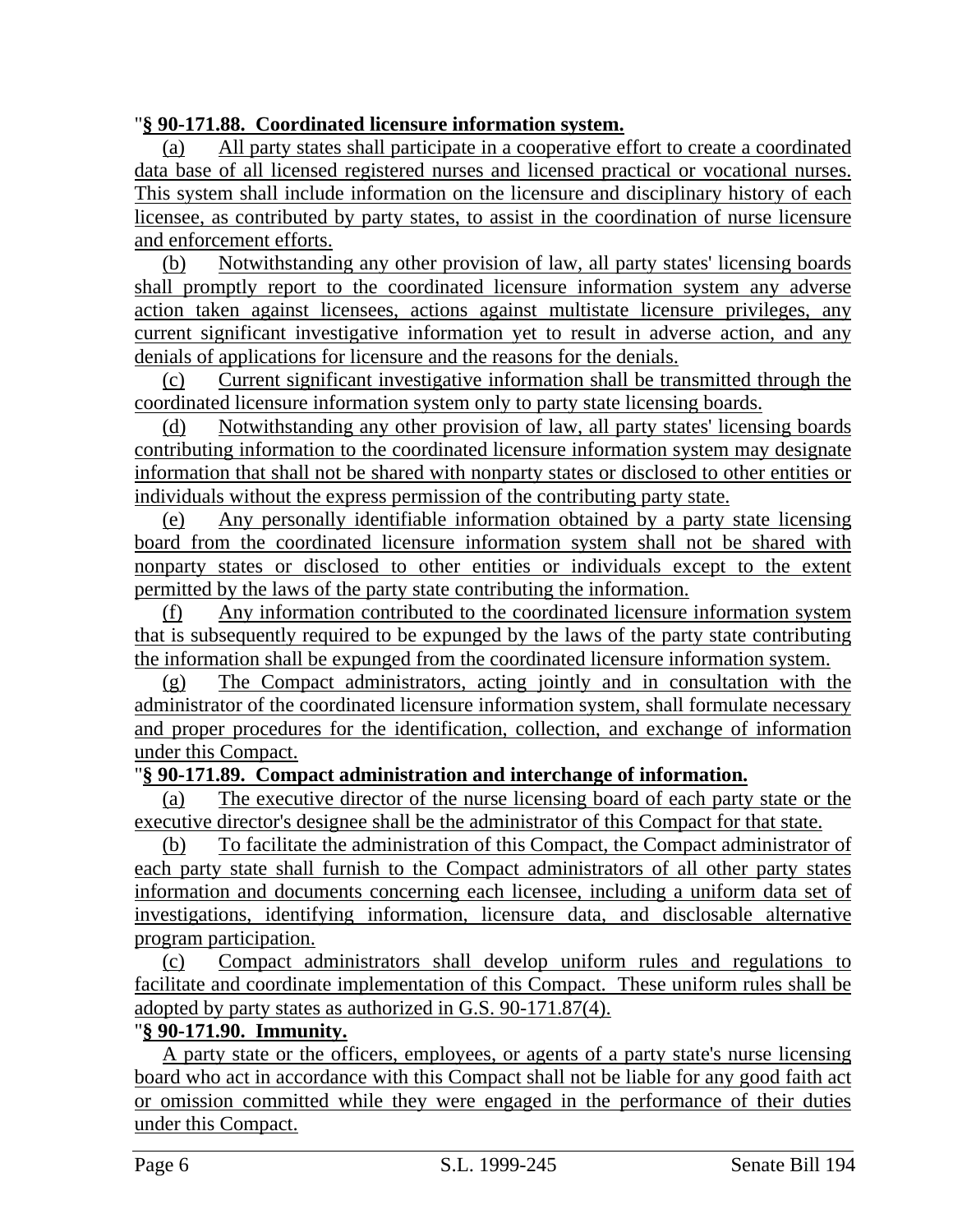## "**§ 90-171.91. Effective date, withdrawal, and amendment.**

(a) This Compact shall become effective as to any state when it has been enacted into the laws of that state. Any party state may withdraw from this Compact by enacting a statute repealing the Compact, but the withdrawal shall not take effect until six months after the withdrawing state has given notice of the withdrawal to the Compact administrators of all other party states.

(b) No withdrawal shall affect the validity or applicability of any report of adverse action taken by the licensing board of a state that remains a party to the Compact if the adverse action occurred prior to the withdrawal.

(c) This Compact does not invalidate or prevent any nurse licensure agreement or other cooperative arrangement between a party state and a nonparty state that is made in accordance with this Compact.

(d) This Compact may be amended by the party states. No amendment to this Compact shall become effective and binding upon the party states unless and until it is enacted into the laws of all party states.

## "**§ 90-171.92. Dispute resolution.**

If there is a dispute that cannot be resolved by the party states involved, the following procedure shall be used:

> (1) The party states shall submit the issues in dispute to an arbitration panel that shall consist of an individual appointed by the Compact administrator in the home state, an individual appointed by the Compact administrator in the remote states involved, and an individual appointed by the Compact administrators of all the party states involved in the dispute.

(2) The decision of a majority of the arbitrators shall be final and binding.

# "**§ 90-171.93. Construction and severability.**

This Compact shall be liberally construed so as to effectuate the purposes as stated in G.S. 90-171.81(b). The provisions of this Compact shall be severable and if any phrase, clause, sentence, or provision of this Compact is declared to be contrary to the constitution of any party state or of the United States, or if the applicability thereof to any government, agency, person, or circumstance is held invalid, the validity of the remainder of this Compact and the applicability thereof to any government, agency, person, or circumstance shall not be affected. If this Compact shall be held contrary to the constitution of any party state, the Compact shall remain in full force and effect as to the remaining party states and in full force and effect as to the party state affected as to all severable matters."

Section 2. Any nurse whose license has been restricted by the North Carolina Board of Nursing on the date this act becomes effective shall not practice in any other party state as defined in G.S. 90-171.82(12), as enacted in Section 1 of this act, during the time in which the license is restricted unless the nurse receives prior authorization from such other party state.

Section 3. The North Carolina Board of Nursing shall report to the General Assembly on the implementation of the provisions of this Compact no later than March 1, 2005.